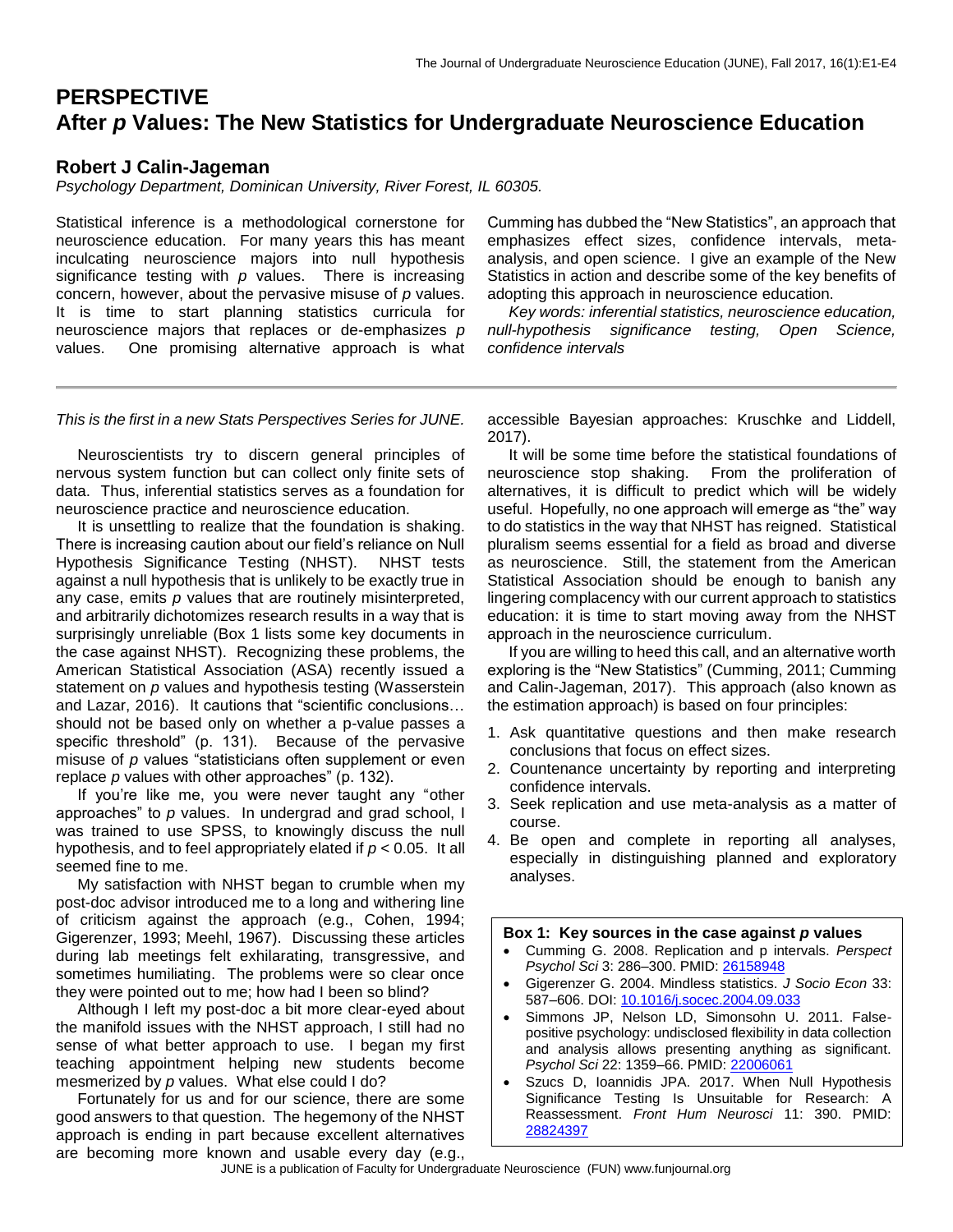### **Box 2: The New Statistics in Action**

Borota et al. (2014) examined the influence of caffeine on memory consolidation. Participants studied images of objects and then received either 200mg of caffeine ( $n = 20$ ) or a placebo ( $n = 24$ ). The next day, memory was evaluated. At the request of reviewers, an extension study was conducted ( $n = 14$ -15/group). The analyses are from data reconstructed from Figure 2C. Figures are first study only.

sizes in the next installment of the

Stats Perspectives Series.

 $-0.1$ 

The NHST approach: The research question is Does caffeine affect memory consolidation? The 200mg group had qualitative. significantly better memory scores  $(t(42) = 2.0, p = 0.05,$  figure) indicating that caffeine enhanced 0.35 consolidation. Data for the No uncertainty is expressed; e Discrimination Index<br>mory Strength +/- SEM<br>mory Strength -/<br>0.15<br>0.1  $0.3$ extension study was combined results are either significant or with the first study. Analysis not. The sampling error again showed that performance expected is not mentioned. for the 200mg caffeine condition though error bars show 1 SEM. ηoυ was higher than for placebo  $0.1$ Lure I<br>(Mem  $(t(71) = 2.0, p = 0.049, \text{not}$ 0.05 A bar chart does not directly shown). We conclude that represent the effect of interest,  $\Omega$ caffeine enhances memory Placebo Caffeine which is the difference consolidation between the two groups. The New Statistics Approach: The research question is To what extent does caffeine enhance memory consolidation? The < quantitative. 200mg group scored better than the placebo group by 48.3% with a margin of error of 48% (95% CI [0.3%, 96%], Figure). This is consistent with caffeine having a very large impact on consolidation, but it is also consistent with caffeine having almost exactly no impact on consolidation. A meta-analysis was used to integrate the results of A 95% CI gives a quantitative the first study with the extension study (not shown). This indicated a expression of uncertainty related caffeine-induced improvement of 20% with a margin of error of 21%< to sampling error. Conclusions (95% CII-1%, 41%)). This CI is too long to enable firm conclusions as should consider the whole range it is consistent with a large of the CI.  $0.7$ benefit, but also consistent with  $\circ$ no effect or even a very weak  $\circ$  $0.6$ impairment. Caffeine is unlikely  $0.4$ to strongly impair memory  $0.5$ consolidation.  $\circ$  $0.3$  $\frac{8}{9}$ <sub>0.4</sub> **Explanation. The New Stats**  $\circ$  $\frac{8}{2}$  $\frac{68}{3}$  with 95% of the pole in  $\frac{1}{3}$  $0.2$  $\circ$ and NHST can vield different  $\frac{8}{6}$ conclusions for any design—the The figure graphically represents  $\frac{8}{6}$ the key finding: the difference key difference is countenancing  $0.1$ ooo between the two groups and the uncertainty that NHST hides. താറൽ Memory I uncertainty related to sampling  $\Omega$ \*For this example I report the data error. Error bars are 95% Cls. 8 as % difference from placebo. It  $\frac{8}{1}$  $\bar{9}0.1$ 8  $-0.1$ would be better to report raw score poo differences as well as a  $\Omega$ standardized effect size measure  $\mathbf 0$ Placebo Difference Caffeine (e.g. Cohen's d). More on effect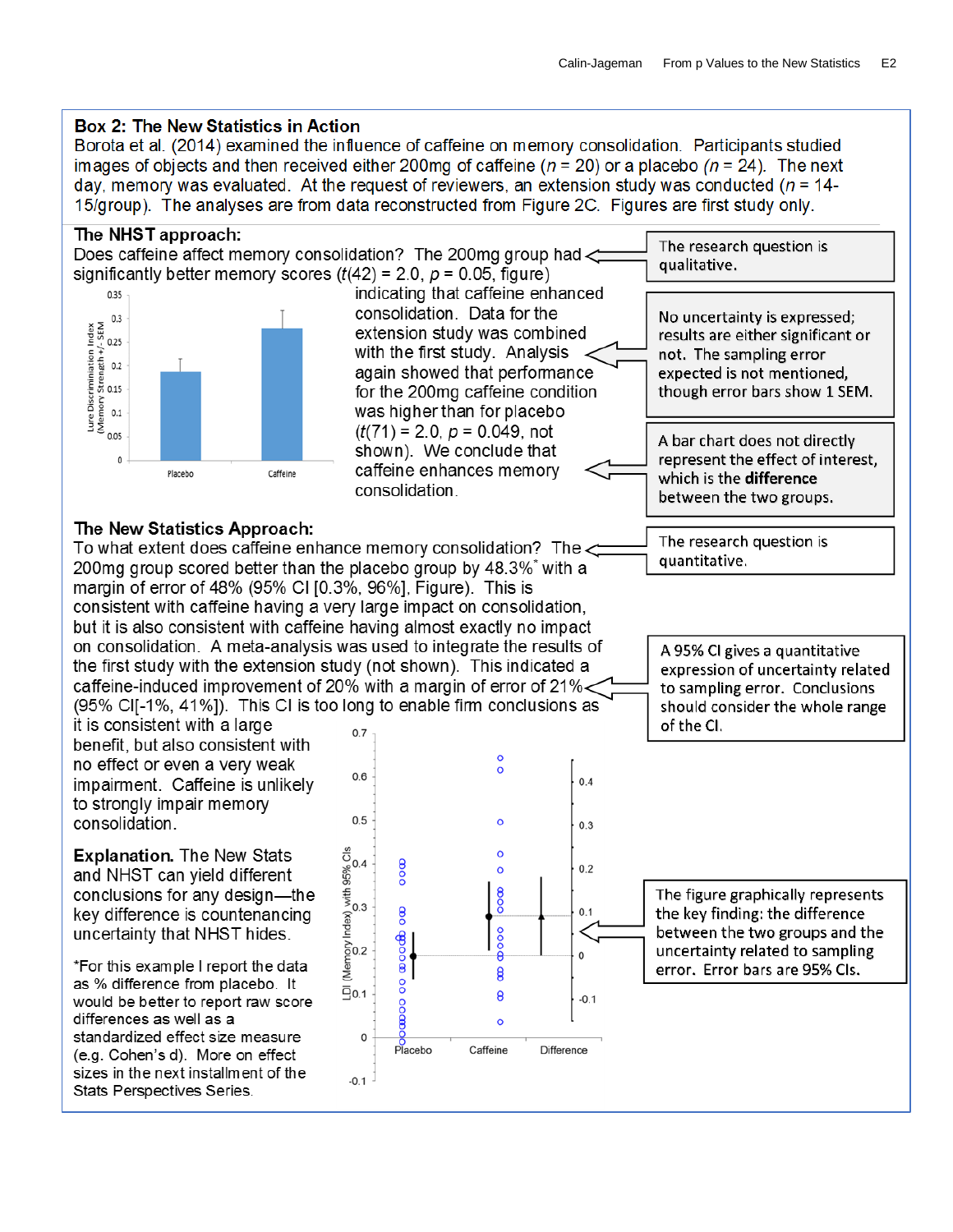

 Box 2 gives an example of the New Statistics in action, showing how the same data might be interpreted with the familiar NHST approach and with the New Statistics approach (data are modelled after Borota et al., 2014). The example is one in which the two approaches lead to very different conclusions, much to the credit, I think, of the New Statistics approach.

 Some fields have long since moved away from *p* values towards confidence intervals (e.g., International Committee of Medical Journal Editors, 1997). What, then, is "new" about the New Statistics? Really, just the push to make the same transition in the behavioral and life sciences.

 Compared to *p* values and the NHST approach, the New Statistics offers several advantages (Cumming and Finch, 2001):

- Confidence intervals are easier to understand so they support better understanding and interpretation. In my experience, students find this approach *much* easier to learn and a higher percentage achieve the skills required to make thoughtful use of empirical data.
- Confidence intervals lend themselves readily to metaanalysis, fostering cumulative science that builds upon and synthesizes previous results.
- Confidence intervals help focus on the precision obtained in a study. It is easy to plan a study to obtain a desired precision and to judge the precision of a study once it is complete.
- The New Statistics is adaptable to different statistical philosophies. Frequentists can calculate and interpret confidence intervals; Bayesians can calculate and interpret credible intervals (Kruschke and Liddell, 2017).

Although these advantages may seem compelling, the challenge of learning and teaching a new approach to statistics may seem too daunting to contemplate. Fortunately, those trained in *p* values can very easily make the transition to the New Statistics. The mathematical foundations are the same for both approaches. For example, the confidence intervals in Box 2 were calculated from the standard error and the critical *t* value for the sample size obtained—that's just a new way to use the same information plugged into a typical *t* test. Because the mathematical foundations are the same, there is a direct link between confidence intervals and null-hypothesis testing

(Box 3). It is easy to translate between the two approaches, and students can actually understand *p* values better if they learn about confidence intervals first (Box 3).

 Ease of learning the New Statistics does not mean that transitioning your neuroscience curriculum away from *p*  values will be easy. Curricula have many interlocking pieces. Changing the approach in your statistics coursework will require revised readings, materials, activities, quizzes, and exams. Often statistics instruction is designed for multiple majors, so advocating for and implementing a change may require building alliances across departments. In addition, changes can reverberate through your curriculum, as adopting the New Statistics in foundational coursework can also require updating upperlevel lab assignments, research project rubrics, exit exams, and the like.

 Fortunately, there is a growing ecosystem of resources to draw upon to help your program contemplate life after *p*  values. This includes a crowd-sourced Open Science Framework project that collects resources to help instructors get started with the New Statistics [\(https://osf.io/muy6u/wiki/home/\)](https://osf.io/muy6u/wiki/home/). The project's list of software resources is especially useful for getting started with the New Statistics. When it comes to publishing, don't stress. Editors and professional organizations are becoming familiar with effect sizes and confidence intervals and are often requiring this new approach to reporting results. When you submit manuscripts with your students, you can include *p* values as a supplement and/or mention that statistical significance can be determined by inspecting the confidence intervals reported (here are two examples from my lab: Herdegen et al., 2014; Conte et al., 2017).

 The New Statistics is not a pancea. As with *p* values, students can stubbornly hold on to misconceptions about confidence intervals (Hoekstra et al., 2014). Moreover, even seasoned researchers can fall into the trap of not really interpreting confidence intervals, but instead using them as proxies for *p* values (Fidler et al., 2004). Still, we shouldn't let the perfect be the enemy of the good. Given the manifold and pervasive misuse of *p* values (Cumming, 2008; Simmons et al., 2011; Szucs and Ioannidis, 2017) our neuroscience majors will be better served by a statistics curriculum that includes or even focuses on alternative approaches. Are you ready to get started?